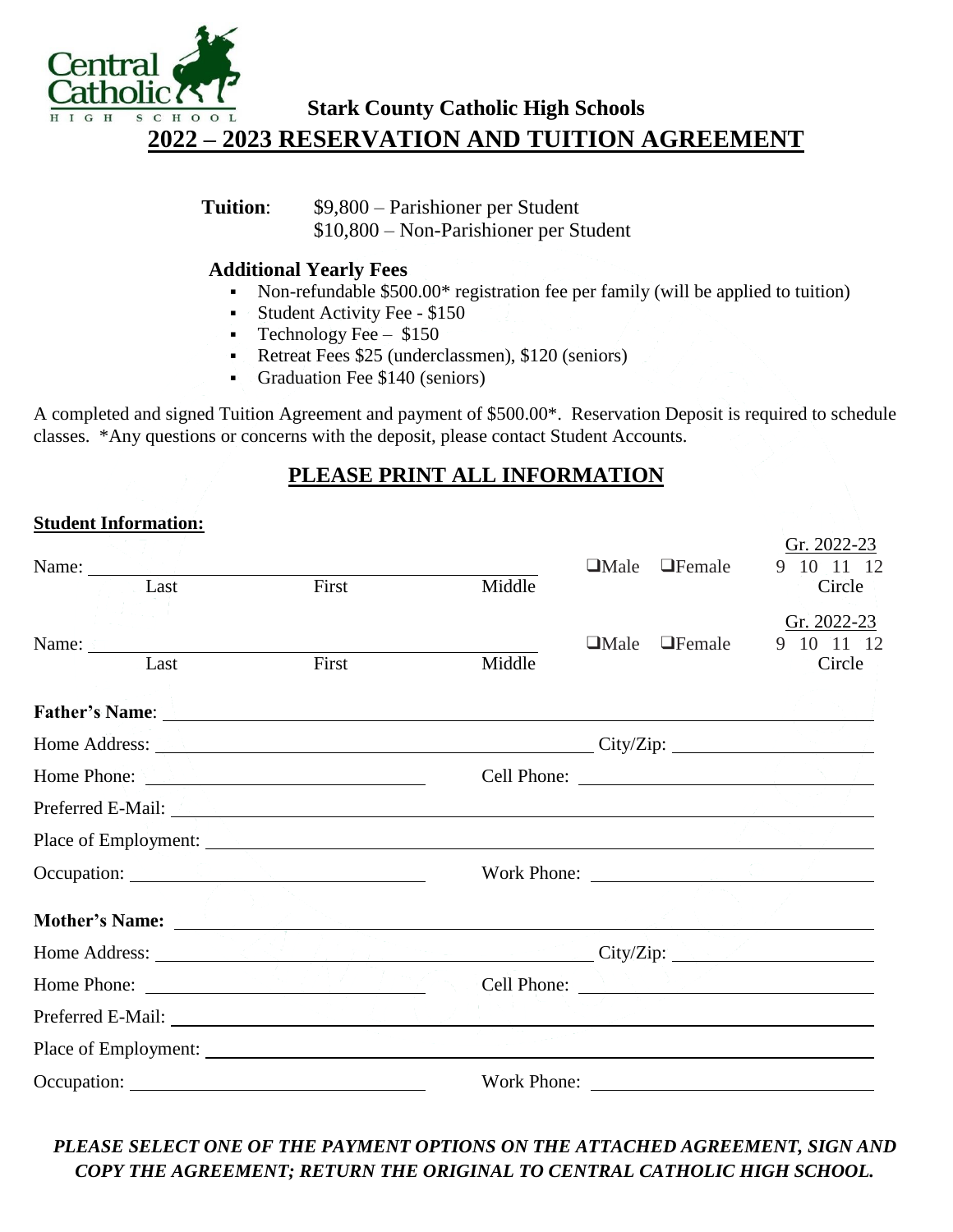

## **Stark County Catholic High Schools 2022-2023 TUITION AGREEMENT**

# **Payment Options**

The Tuition Agreement indicating a payment plan must be signed when a student registers for classes. Tuition payments may be made by cash, check, money order, automatic monthly payment through FACTS or credit card; 2.5% fee for credit card transactions.

**One Payment Plan** – Tuition Payment is due on or before **August 1, 2022**; \$100 discount.

- **Two Payment Plan** The first semester payment is due on or before **August 1, 2022**. The second semester payment is due on or before **January 2, 2023**. A \$50 annual administrative fee applies.
- **Friends and Family Credit Union** A tuition loan program to help parents who want their children to attend private high schools. You will be able to pay a full year's tuition at the beginning of the school year and earn discount of up to \$125 to offset interest. For more information, www.friendsandfamilycu.com.
- **Monthly Payment Plan** Eleven monthly automatic payments from a checking, savings account or FACTS: https://online.factsmgt.com/signin/3GCVY, beginning in August 2022 and ending in June 2023. A \$150 administrative fee applies.
- \***EdChoice Traditional Scholarship** previously qualified, will reapply at http://education.ohio.gov/ \*No registration fee required; yearly fees due by January 2, 2023
	- \***EdChoice Expansion (Low Income) Scholarship** new/or previously qualified, will apply at http://education.ohio.gov/
		- \*No registration fee required; yearly fees due by January 2, 2023

Our family understands that our relationship with Stark County Catholic High Schools is contractual and contingent upon our adherence to the philosophy, policies, and procedures of the School. I have received a copy of the School's Family/Parent Handbook that contains the School's philosophy, policies, and procedures and I acknowledge and agree that adherence to the School's philosophy, policies, and procedures is an express condition for admission and continued enrollment by the student. I understand that this agreement is for the 2022 - 2023 school year, and continued attendance at Stark County Catholic High Schools will be determined annually.

It is understood that a parent's obligation to pay the charges for tuition, student fee, and other school fees for the full academic year is unconditional and that no portion of such charges so paid or outstanding will be refunded or cancelled notwithstanding the subsequent absence, withdrawal, or dismissal from Stark County Catholic High Schools of the student. It is understood that enrollment may be cancelled in writing, without penalty (except the registration fee) prior to August 1, 2022. If enrollment is cancelled after August 1, 2022, parents or guardians financially responsible for the student are obligated to pay the full tuition, student fee, and any other fee incurred for services for the full academic year. In extreme circumstances, the school may, in its sole discretion, adjust the parent's or guardian's liability for tuition and fees for the full academic year.

#### **ADDITIONAL TERMS AND CONDITIONS**

- 1. I agree that all payments owed under this Agreement will be paid by the due date corresponding to the payment method(s) selected above. I understand and agree that, regardless of what payment option is selected, I am personally responsible for the payments and for ensuring that the tuition and fees are paid in full. Should I be late in making any payment, I understand that the following process will be followed:
	- a. I, and the other parents/guardians (if they are not me), will be notified of any payment not received.
	- b. A \$50 late fee will be assessed. (on FACTS Tuition)